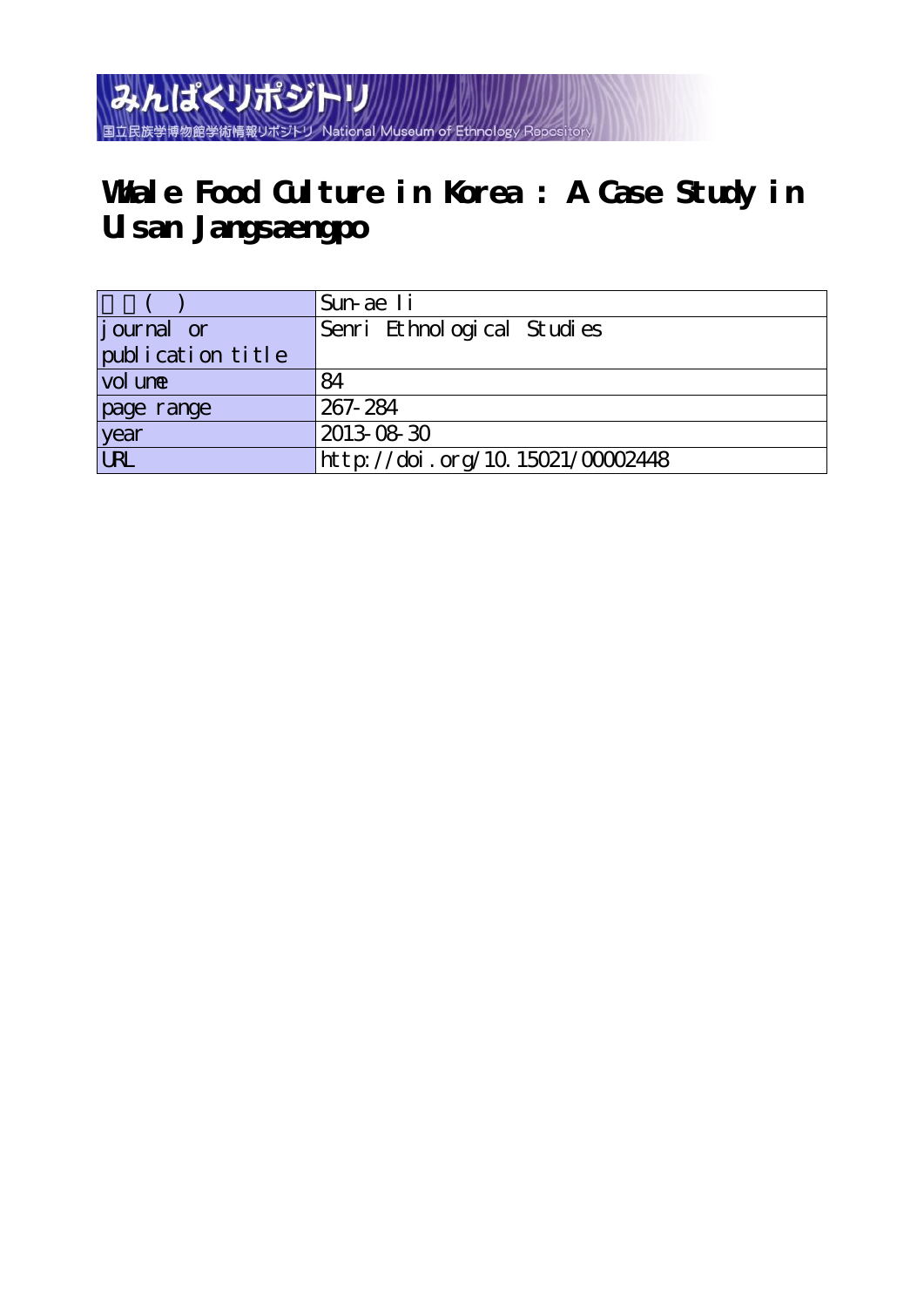SENRI ETHNOLOGICAL STUDIES 84: 267–284 ©2013 *Anthropological Studies of Whaling* Edited by Nobuhiro Kishigami, Hisashi Hamaguchi and James M. Savelle

# **Whale Food Culture in Korea: A Case Study in Ulsan Jangsaengpo**

# **Sun-ae Ii**

*Miyazaki Municipal University, Japan*

1. Introduction 2. History of the Use of Whales in the Korean Peninsula 2.1 Every-day Relations of Koreans with Whales 2.2 Whales as Oil Fields in the Sea 2.3 Whales as the Medium between Eastern and Western Cultures 2.4 Ulsan Becomes a Whaling Base of Russia and Japan 2.5 Whaling Activities and the Distribution of Whale Meat in Ulsan Jangsaengpo 3. Whale Food Culture and the Identity of a Community 3.1 How to Cook Particular Parts of Whale Meat 3.1.1 Eating the Meat Raw 3.1.2 Boiling 3.1.3 Frying 3.1.4 Stewing 3.1.5 Grilling 3.2 Gap in Recognition of Whale Food Culture 4. Regional Identity against Western-centric 5. Conclusion

#### **Abstract**

Korea's whale food culture, centering in the Ulsan area, is based on historical factors, and today it is regarded as a source of the local identity to integrate people and their cultural resource. After the ban on whaling, local people confronted a situation where the whale food culture supporting their identity has faded owing to the influences of the Western-centric ideas that view culture only in the context of "barbarism versus civilization". However, they sustain whale food culture by using whales accidentally caught in fishing nets. This paper analyzes whale food culture in Korea from a historical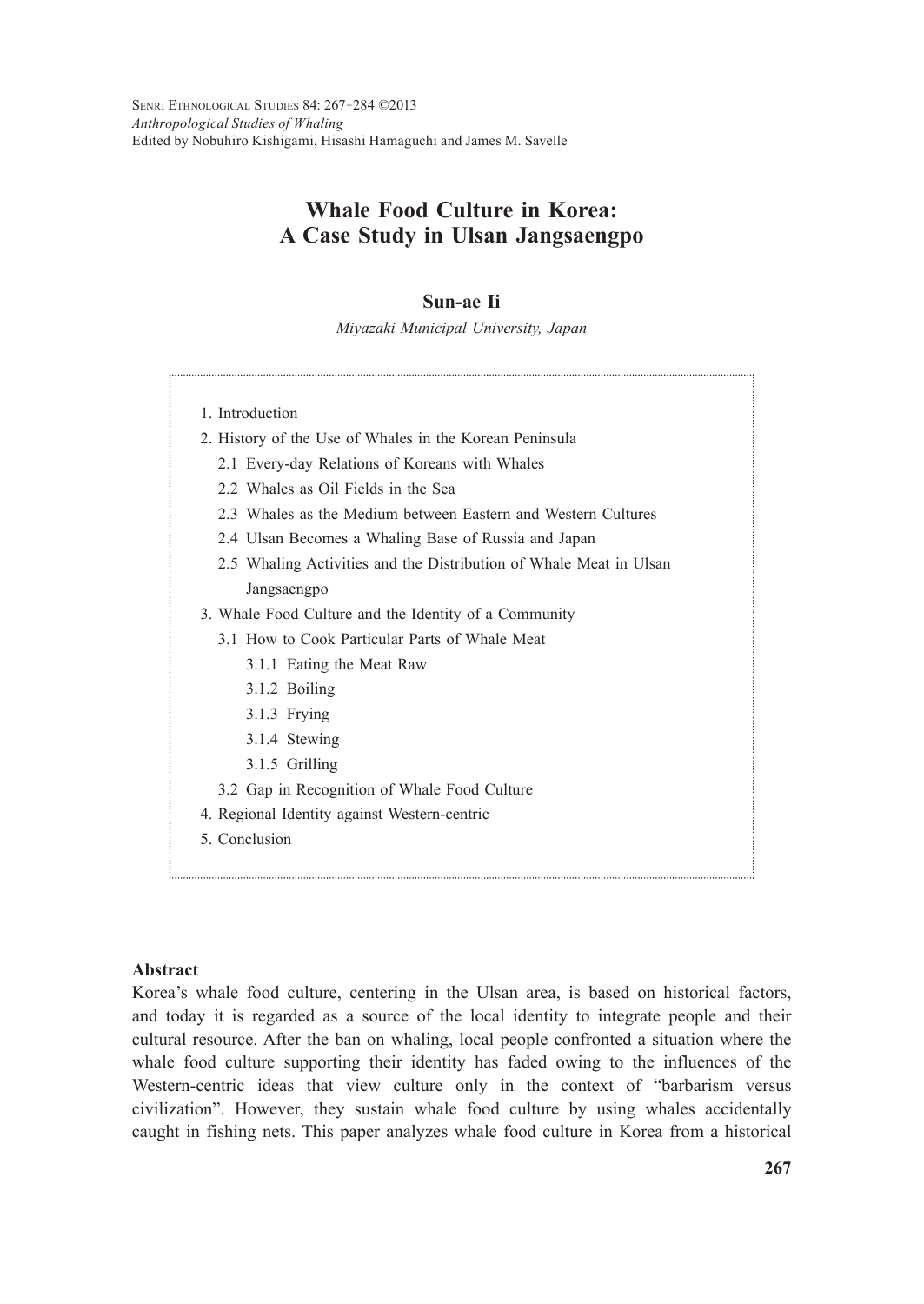perspective to demonstrate its contribution to local social integration and the formation of community identity.

# **1. Introduction**

This paper analyzes whale food culture in Korea from a historical perspective to demonstrate its contribution to local social integration and the formation of community identity. Since 1986, when commercial whaling was banned by the International Whaling Commission (IWC), Koreans have eaten whales caught accidentally in fishing nets. Such whales numbered 190 in 2000, and 751 in 2008, and approximately 30% were minke whales and the balance were dolphins. The demand for whale meat is much greater than the supply, and since a whale is worth several million to ten million yen, depending on size, accidentally catching one is said to be like winning the sea lottery.

 In 2006, there were 150 whale meat shops throughout the Republic of Korea, including 29 in Jangsaengpo village and some 50 in Ulsan City. Combined, these two municipalities account for more than 50% of the shops in Korea. Busan comes second with more than 30%, and Pohang and Seoul have 10% each.

 In Ulsan, famous for whaling since the end of the 19th century, today about 80% of whales accidentally caught in fishing nets are sold. When a whale is accidentally caught like this, the maritime police swiftly inspect it. If nothing illegal is found, the whale is put up for auction by a local fishery cooperative, butchered, and supplied to Jangsaengpo village.

 Following the commercial whaling ban, the population of Jangsaengpo, which lies at the interior end of Ulsan Bay, declined sharply from 15,000 to 1,500 inhabitants. To revitalize the village, the town administration is promoting tourism by providing facilities and services related to whales. These include a whale museum, a cetacean research institute, a whale-watching tour ship, and an aquarium featuring dolphins. Also, it is using the whale as the town's symbol in an effort to change its image from an industrial city to an environment-friendly place.

#### **2. History of the Use of Whales in the Korean Peninsula**

#### **2.1 Every-day Relations of Koreans with Whales**

A whale is termed "Gore" in the Korean language. Koreans are familiar with about 20 kinds of cetaceans, including eight kinds of baleen whale like the Pacific northern right whale, gray whale, fin whale, blue whale, sei whale, minke whale, humpback whale, and Bryde's Whale, plus two species of toothed whales, the sperm whale and Baird's beaked whale (Figure 1), in addition to several species of dolphin.

 References to whales are frequent in Korean proverbs and place names. For instance, there is the proverb, "A shrimp loses in a fight between whales", meaning that a weaker person is damaged through involvement in a fight between two who are stronger. Another says "Someone caught a shrimp in a net set to catch a whale" means that a person fails to obtain good results, contrary to his/her expectations.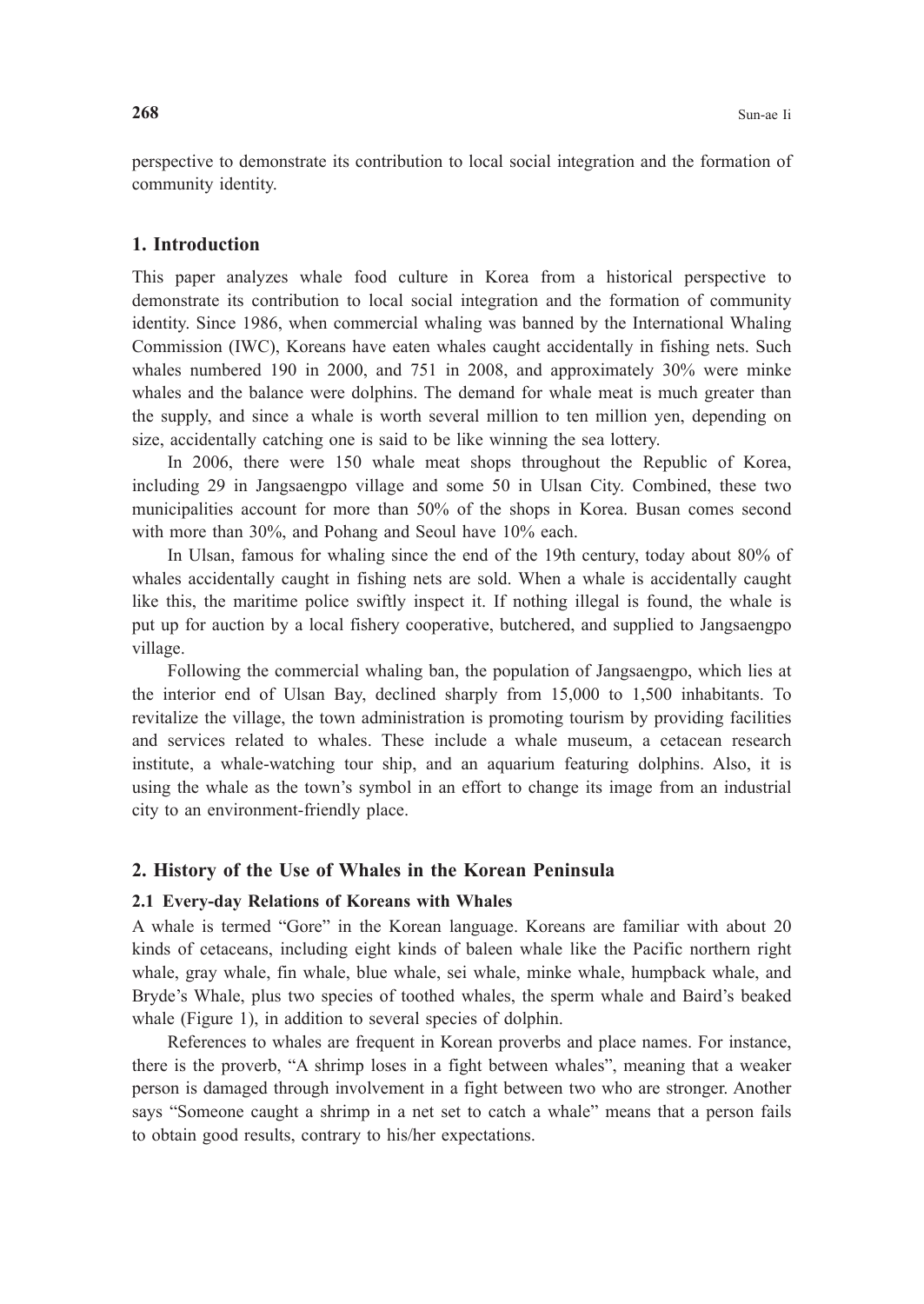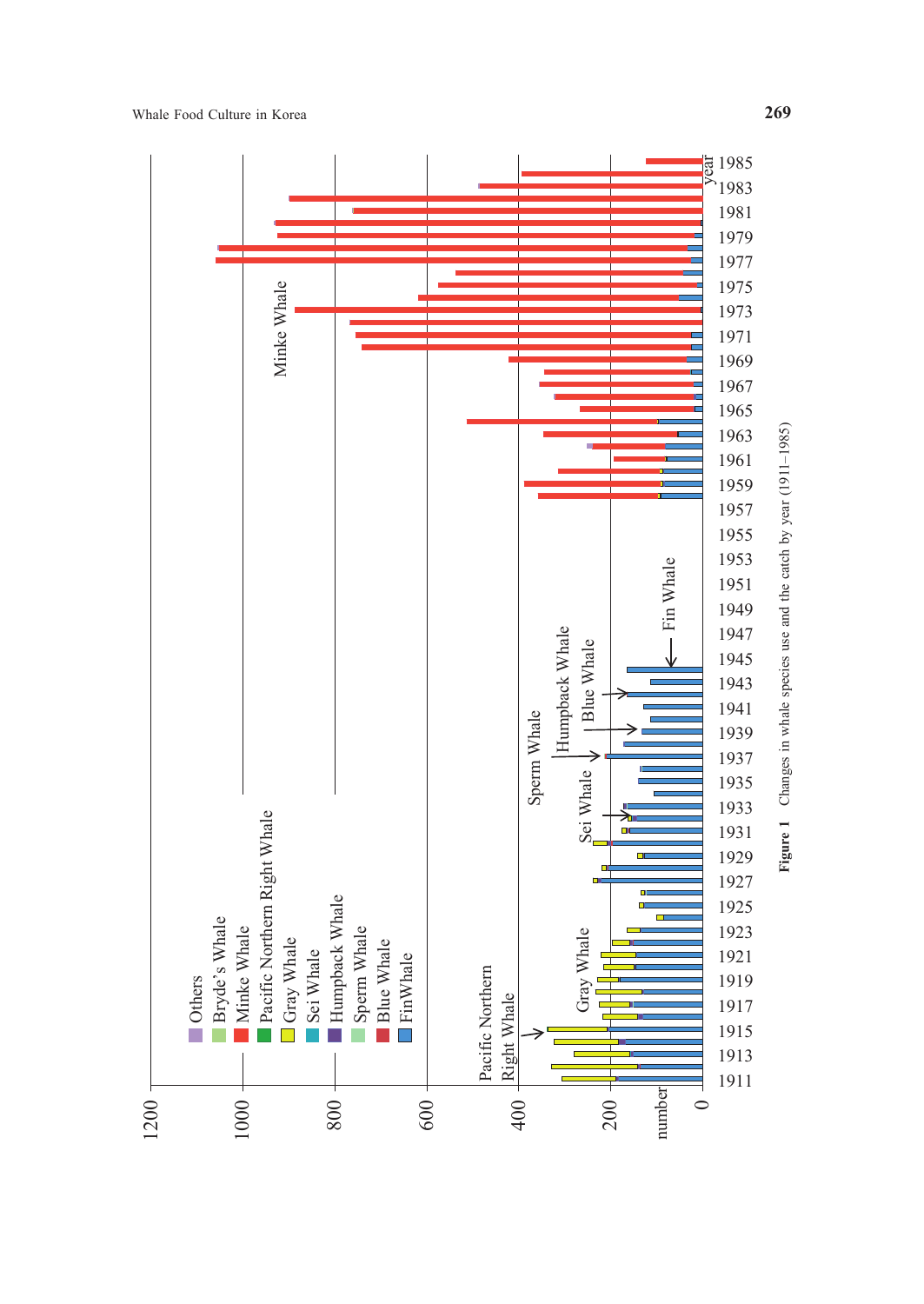

**Figure 2** Whale related areas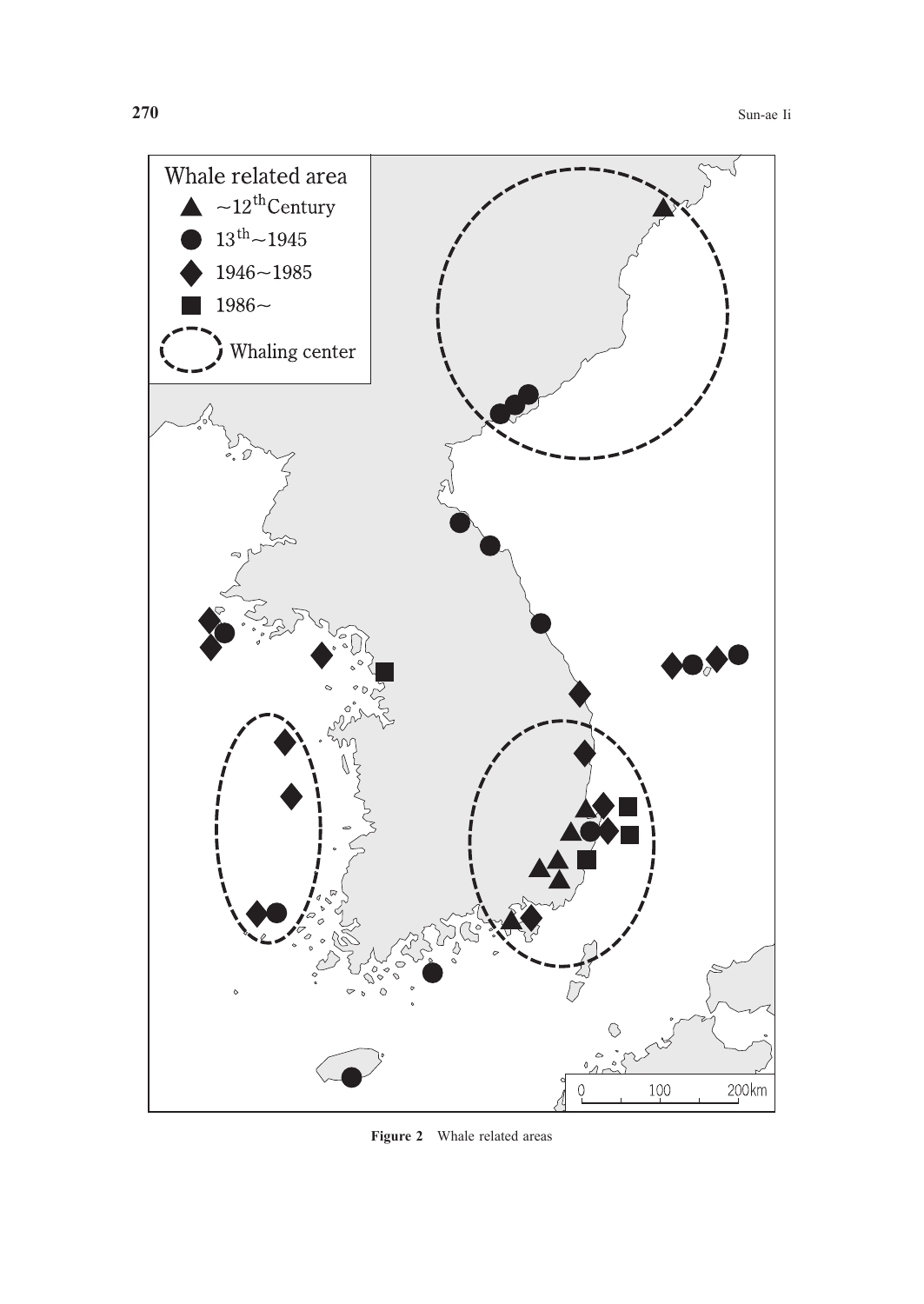There are folk beliefs related to whales. For example, some families along the west coast of Korea do not eat whales, because they believe that in the past some fishermen in a fierce storm were saved by a whale that pushed their damaged boat to the coast. So, their descendants have not eaten whale meat ever since. Another example is that in Korea heavy drinkers are called "alcohol whales". As these proverbs, anecdotes, and beliefs indicate, whales have been observed closely in daily life for many generations, and are regarded as familiar animals by ordinary Koreans.

#### **2.2 Whales as Oil Fields in the Sea**

From ancient times there have been major whaling grounds both in the East and West seas off the Korean Peninsula (Figure 2). There is also abundant pre-historic material on whales. Three examples are fossils of dolphins estimated to be 13 million years old excavated in Pohang, North Gyeongsang Province, whale bones from Neolithic shell mounds in Busan and North Hamgyeong Province, and Neolithic drawings of about 50



**Figure 3** Locations of Jasaengpo Ulsan and Bangudae rock carvings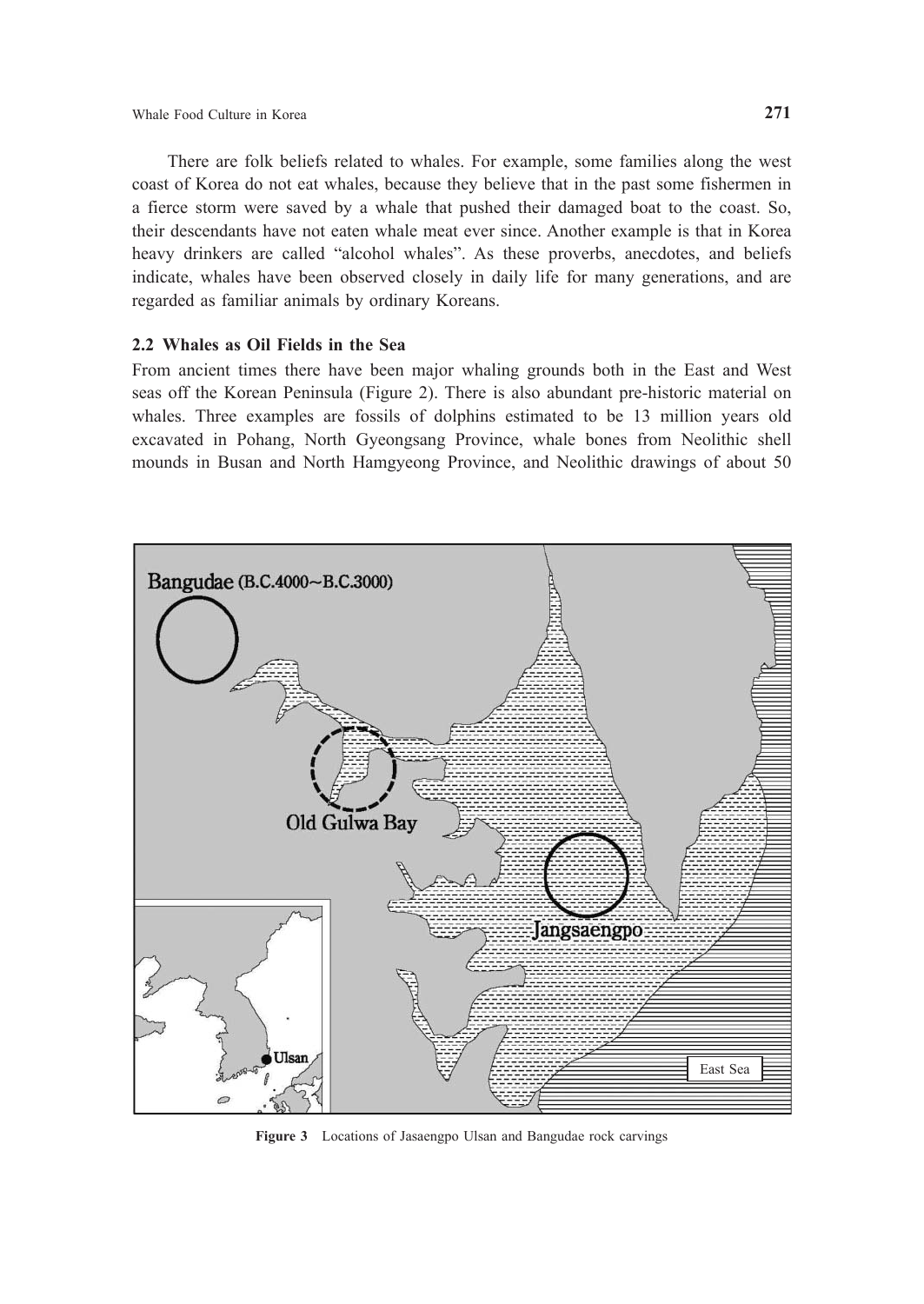kinds of cetaceans and whaling activities engraved on the rocks in Daegongni Bangudae, Ulsan, about 24km northwest of Jangsaengpo (Figure 3). These examples imply how whales were used as food, for oil and, among other things.

 Whales are particularly abundant in the East Sea, which is also referred to as the "Whale Sea". However, since the 5th Century when Buddhism became the national religion, there are very few records of whaling, apart from the many descriptions of taking oil from stranded whales. Among them is a record that during the 13th Century the Yuan Dynasty of China demanded whale oil in Gyeongsang Province. Also the 18th Century's "Yeongjosillok" (1747) and the 19th Century's "Imwongyeongjeji" (1820) depicted how contemporary government officials mobilized farmers to butcher a whale found on the coast, but then monopolized the profits. As these records show, whales were considered an important resource for oil production. When a dead whale was found, officials forced the local people to work on it. Thus the people called the whale "Gore" (lit. "pains come"), and the impoverishment and exhaustion of local people by corrupt officials' evil-doing was viewed as a "whale war". However, because a stranded or dead whale became monopolized and exploited by officials, it indicates that they were viewed as national properties, and that organized whaling activities had not been developed by local fishermen in Korea.

 In an essay written by Nicolaas Witsen, a Dutchman who drifted to Jeju Island in 1653, there is an account that Korean fishermen used long harpoons, similar in shape to Japanese harpoons. From this it is inferred that there must have been whaling activities in southern Korea (Park 1987: 74).

#### **2.3 Whales as the Medium between Eastern and Western Cultures**

Since the 1840's, whaling ships came to the East Sea off the Korean Peninsula from America, France, and Germany to hunt sperm whales for oil. When the number of whales decreased drastically, they switched to hunting Pacific Northern Right Whales that were found there in abundance. America, in particular, sent many whaling ships, which numbered 736 in 1846, and 635 in 1856. When petroleum was discovered in 1859, the importance of whale oil declined greatly and the industry eventually collapsed. After the US Civil War ended in 1865, the number of whaling ships from America decreased dramatically to 263 in 1866 and 42 in 1906. From 1841 to 1850, American whaling ships caught about 1,500 whales, but they caught only 385 between 1851 and 1861. During the latter period, Pacific Northern Whales were in danger of extinction (Park 1987: 131–153).

#### **2.4 Ulsan Becomes a Whaling Base of Russia and Japan**

With the introduction of Norwegian whaling techniques, in 1880, several Russian whaling companies started operations in the East Sea off the Korean Peninsula. Among them, the Russian Pacific Whaling Company obtained licenses in 1899 from the Korean dynasty to secure whaling bases in Jangsaengpo Bay and Jangjeon Bay, Gangweon Province, and Mayang Bay, Hamgyeong Province, where they could process whales soon after they were hunted in the East Sea. The Russian whaling operation consisted of a fleet made up of a whaling ship, a carrier, a ship for butchering, and an ordinary ship. Crews were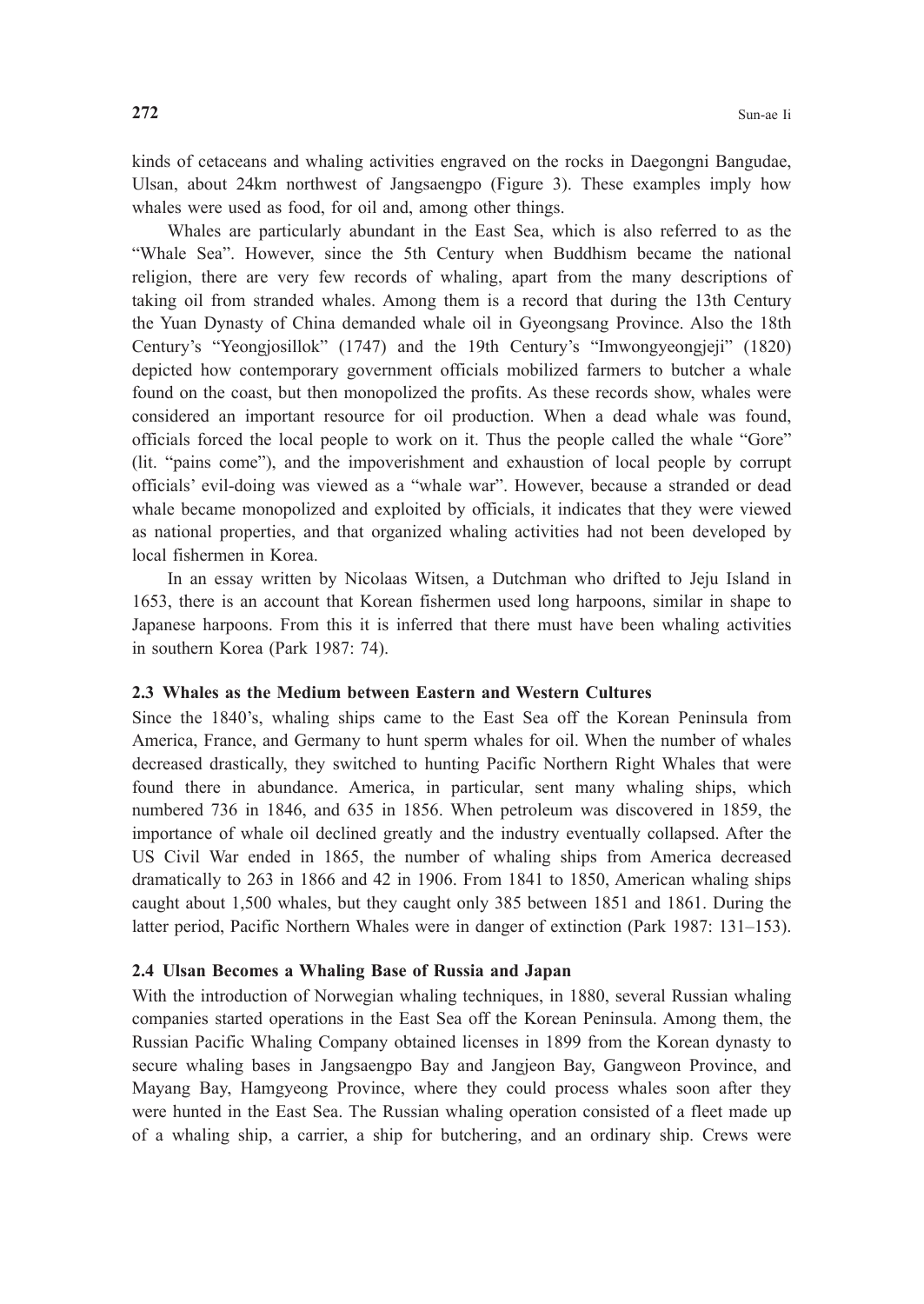recruited from several countries. Besides a Russian captain, there were Norwegian harpooners, and seamen from Baltic countries, Japan, Korea, China, Germany, and elsewhere. Primarily, they hunted fin whales to sell whalebone and oil to the UK and salted and canned meat to Nagasaki, Japan. During the whaling seasons, whale meat traders from both Japan and Korea gathered in Jangsaengpo.

 Because Russian whaling ships began to operate in the East Sea, in 1891 the Japanese "Fuso Industrial Company" obtained from the Korean dynasty a three-year license for whaling off the coast of South Gyeongsang Province. Soon after Japan had won the Russo-Japanese War, the Japanese company took over the Russian whaling base in Jangsaengpo in 1905, and expanded several facilities in support of its long-term operation, including the cold meat factory, the ironworks, pier, butchering plant, and accommodation for employees. From 1906 to 1908, Japanese whaling companies hunted fin whales, gray whales and blue whales throughout the year. In 1908, the number of fin and gray whales caught exceeded 100. Near Ulsan, Japanese whalers hunted fin whales in autumn and spring, and gray whales in winter and spring. In 1910, Japanese whaling companies established whaling bases in Heuksan Island and Daecheong Island, in the West Sea, and these served as the main grounds for hunting fin whales from January to April. The meat and internal organs of gray whales were used for food and the rest was processed into oil and bone manure. Since the end of 1930's, gray whales had been used for food, either salted or as canned meat.

 Because the number of whales hunted dropped sharply, in 1942 the Korean Seafood Development Company began to hunt minke whales and dolphins. Minke whales were hunted primarily from Gangwon Province to Gyeongsang Province; whalers went north to Gangweon Province from spring to summer, and south from summer to autumn. Dolphin hunts were also carried out during the minke whaling period. Most parts of dolphins were used; the skin was used for leather, fat for machine, hardened and polymerized oils, meat and internal organs for food, bone for manure, and the rest for medicines (Park 1987: 308–322). Jangsaengpo in Ulsan became famous as a primary whaling center around the end of the 19th Century, and Japanese whaling ships employed many seamen and stokers from the village.

# **2.5 Whaling Activities and the Distribution of Whale Meat in Ulsan Jangsaengpo**

Koreans actively engaged in whaling for about 40 years, from the end of World War II to the commercial whaling ban in 1986. In 1946, the Korean Whaling Company was founded. More than 100 Koreans who had worked for Japanese whaling companies received two 50t wooden whaling ships in lieu of unpaid retirement money from the companies, and began whaling for themselves. Then villagers of Jangsaengpo who had worked as seamen or stokers on Japanese whaling ships started to work as deckhands, captains, or harpooners. The villagers engaging in whaling were divided into three generational groups. The first consisted of those who worked for Japanese whaling ships and had travelled to the Antarctic Ocean during the Japanese colonial period. The second group comprised those who had been on Japanese whaling ships from the 1950's to hunt fin whales. The third generation group consisted of those who became whalers on iron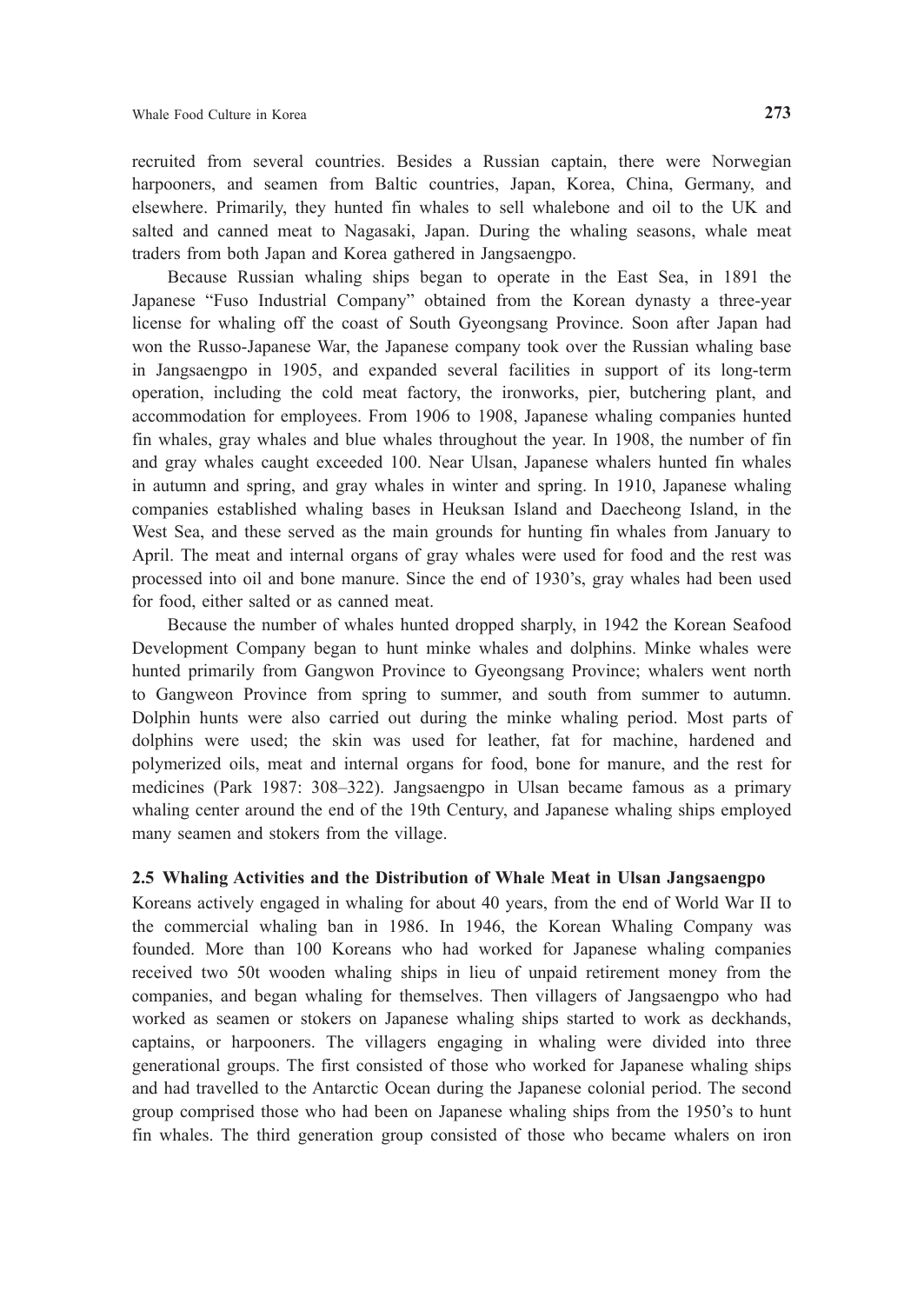whaling ships after the 1970's, and had hunted minke whales until 1985.

 Local teenagers were hired on Japanese whaling ships as stokers. Because no other jobs were available in the village, and the working conditions and pay of whaling ships were good, there were many local applicants for the jobs. Because whalers from Jangsaengpo had good eyesight, they even went as far as the Antarctic Ocean, Hokkaido and Sakhalin to secure whale oil needed as war materiel for Japan. As there were many fin whales in the 1950's, Korean whalers engaged in hunting large fin whales using small-sized ships. During the Korean War from 1950 to 1953, whale meat was an important protein source for refugees in Busan.

 Jangsaengpo flourished as a whaling base from the 1970's until the mid-1980's. There were "... more than ten facilities related to whaling in the small port, such as shipyard, ironworks, ship chandlers, and whale processing factories, as well as 42 restaurants specializing in whale meat dishes that attracted more than 500 customers a day" (*Gyeonghyang Newspaper*: April 25, 1985). According to villagers, there was a joke in those days when whaling prospered that when a whaling ship anchored in the bay even a dog walked down the street with a ten thousand won bill in its mouth.

 Until the 1960's, exports of whale meat were small compared to domestic consumption. For domestic consumption, peddlers procured whale meat and boiled internal organs in Jangsaengpo to sell either from a bicycle or at street stalls. It took plenty of time to bring a whale to a butchering factory, and even butchered meat was not refrigerated until it reached consumers.

 In the 1970's, whales were exported and distributed in various ways. Japan came to depend heavily on imported whale meat from Korea, because of a sharp drop in Japan's quota of whales. The price of whale meat exported to Japan was 5–10 times higher than that sold domestically, so all the high-quality parts of which Japanese people were fond, namely "Une" (the wrinkled part from the neck to the chest) and red meat, were exported to Japan, whereas the remaining parts, such as blood, internal organs, and meat stuck to bones, were consumed at home. With the ban on commercial whaling in 1985, salted tails and skins, in addition to internal organs and bones, were exported to Japan. Whales hunted in the East Sea were brought to Jangsaengpo, where the whaling cooperative engaged in their consignment sale. On the other hand, when the export cooperative purchased a whole whale at an auction, some portions were removed first for export, and the rest was sold at home. If there were insufficient whales for export, all were put up for auction.

 Whales were butchered either on a carrier or at a butchering factory, according to the number and the size of the whales. So auctions also took place either on the ship or at the factory. Successful brokers either sent the whale meat to their clients or preserved it in their refrigerator to later boil it and sell directly to peddlers and others. Although some brokers possessed their own facilities to boil a large quantity of meat, the owners of whaling ships often had the facilities as traders, and they sold boiled meat to wholesalers and peddlers. Brokers had to process whale meat before they sold it to wholesalers. The engaged woman workers boil and cut meat into shapes suitable for sale. These women had connections with certain brokers, and the profit from whale meat sold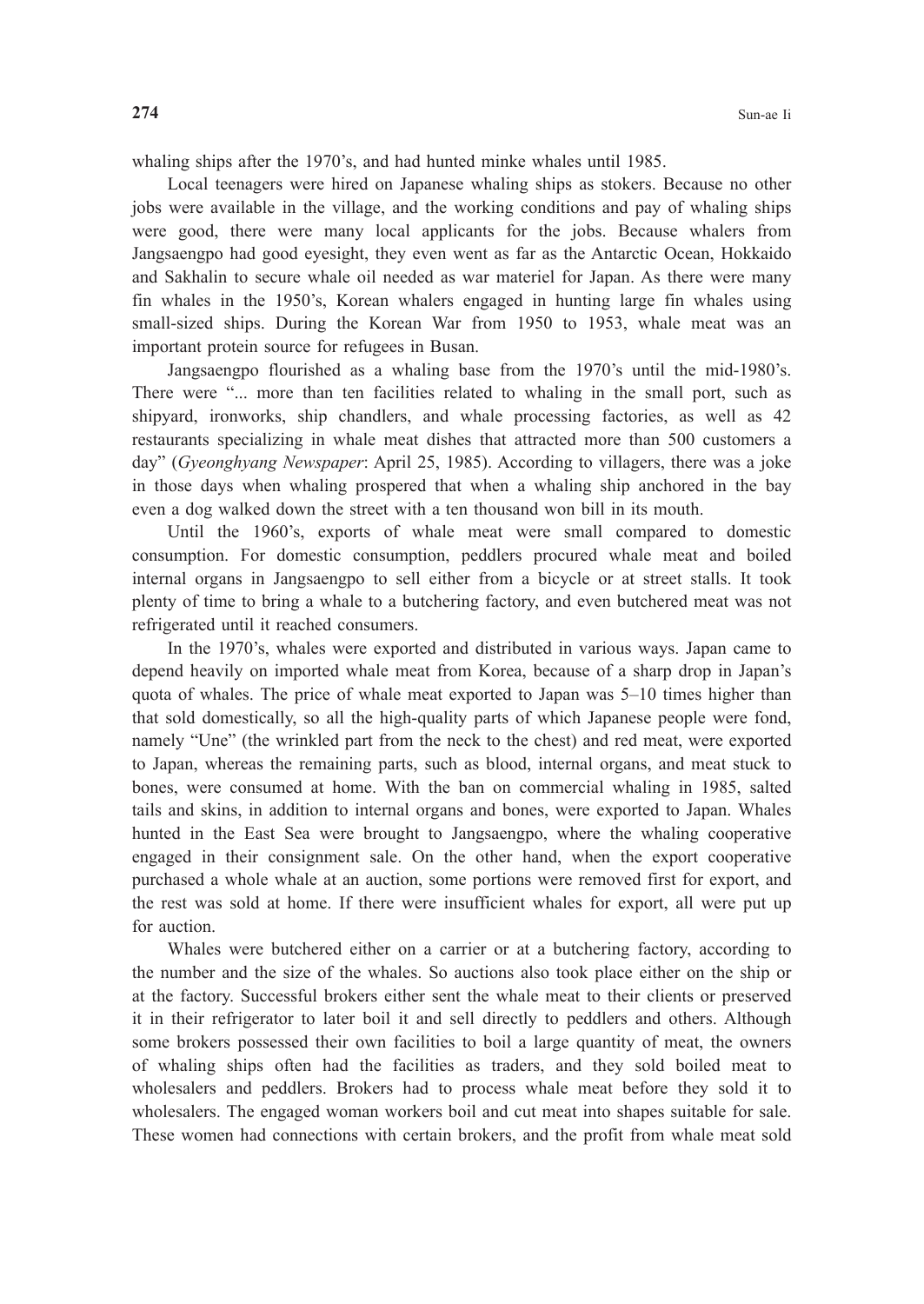

Figure 4 Whale meat for retail (left), boiled whale meat (right): whale meat as the product

to wholesalers and retailers was shared equally among the brokers, those in the same trade who invested in their business, and the woman workers who participated in processing the whale meat (Figure 4).

 Whale meat was sold through three different routes. The first was that an entire whale was transferred to a retailer from outside the village, such as in Busan, who had ordered it beforehand for the contract price plus 10% in commission fees. This was because retailers did not have a license to bid at an auction, and so had to ask brokers to make a bid for them. The second channel was when brokers sold parts of a whale directly to retailers in Jangsaengpo. The retailers sold 80–90% of the whale meat and kept the rest frozen in a warehouse to sell later. This was a frequent practice. The last route was when brokers boiled whale meat several times as necessary, and sold it to woman peddlers. In the evening each peddler purchased for cash 20–30 chunks of meat attached to internal organs, bones, or skin, and the next morning sold it near the station or at a market in Ulsan. While large chunks of high-quality meat were sold to retailers in big cities like Busan and restaurants in Jangsaengpo, the remaining low-quality meat was peddled in and around the village. The export of whale meat to Japan increased to more than 50% of the total of hunted whales. Also, as whale meat came to be consumed not only in Busan and Ulsan, but also in Pohang and Daegu, the domestic market was secured. Whale meat was most consumed in Busan, where as much as an entire whale was eaten each day. The whale meat butchered in Jangsaengpo was packed into ice for delivery by truck to Busan, although it was difficult to keep it fresh in summer. Whale meat was still an important source of protein affordable to workers. Residents of Jangsaengpo, who are used to eating fresh whale meat, say that although they are the greatest consumers of whale meat, people in Busan do not know the true taste of the fresh meat.

 After 1986, most of the meat of whales caught accidentally in fishing nets was consumed in domestic whale meat shops. However, the value increased because demand was greater than supply. In recent years it became realized again the whale meat is a high quality food, or health food, so the number of whale meat shops is increasing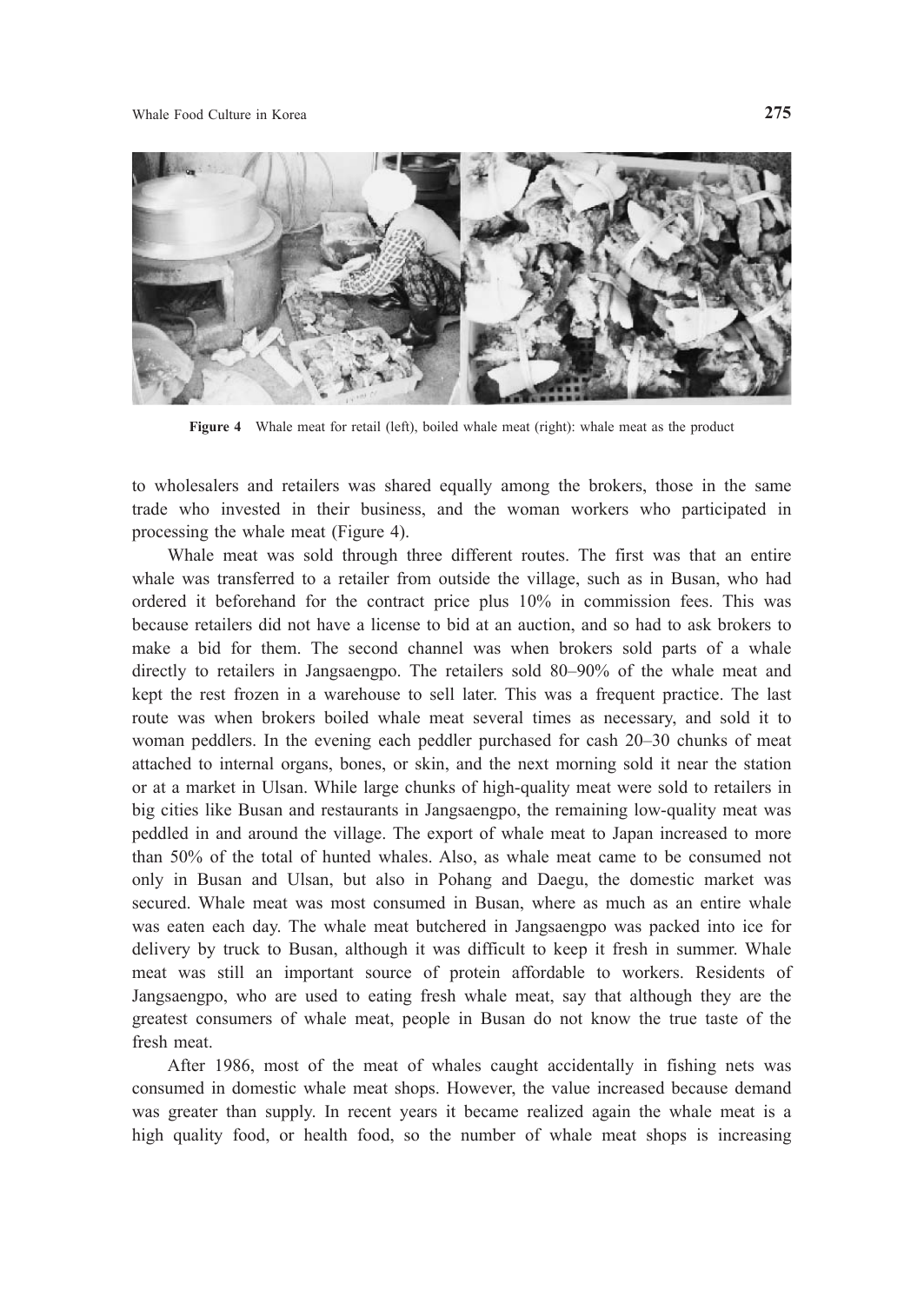nationwide.

 Such a situation leads to illegal whaling. In order to prevent illegal whaling and undeclared distribution, the government proposed an amendment to "a notice concerning the preservation and management of the whale as a natural resource". From October 2010, collecting samples was made obligatory, in order to establish a gene information database on the whales caught accidentally in fishing nets or hunted illegally. Without a "whale distribution certificate" issued by the head of a maritime police station, whale meat cannot be sold, bought, or distributed. According to the Whale Research Institute, currently only 70–80% of gene information of the whales caught accidentally in fishing nets or hunted illegally is obtained, and the police are unable to identify precisely whether or not whales have been caught legally. The whales accidentally caught in fishing nets are sold only at shops commissioned by a fishing industry cooperative. Also, they are butchered at a designated place. In addition, the Korean government has determined clear procedures for their distribution. The chief of a cooperative can sell whale meat by commission only when a "whale distribution certificate" has been issued or an inspection conducted. There is a correlation between the increasing number of whales caught by accident in fishing nets or stranded on beaches and the number of whale restaurants (*Busan Newspaper*: August 16, 2010).

# **3. Whale Food Culture and the Identity of a Community**

#### **3.1 How to Cook Particular Parts of Whale Meat**

The properties of meat from the back, tail, and abdomen differ. Back meat is somewhat thicker than other parts, and the fat part of the skin also differs from that of the back or of the abdomen. Whereas fat in the abdomen is rather whitish and that of the back is black, the tail part is made up of muscles and contains a thinner layer of fat. Cooking methods of these parts are almost the same as those of beef and pork, and include eating raw, grilling, stewing, frying, and boiling.

#### **3.1.1 Eating the Meat Raw**

"Une"is striped and uneven meat from the mandible to the abdomen of the Baleen Whale (Figure 5). This word originated from *mune*, meaning "chest" in Japanese. As most high quality parts were exported to Japan, nobody but harpooners could savor it. It was usually served raw. All "Une" that was cut into cubes was exported, and the rest sold domestically. The price was very high because it was seldom available on the domestic market. Koreans freeze the meat slightly, dip it in soy sauce with *wasabi* or red pepper paste, and then eat it. It is also good boiled, but, as only a limited amount of the part was available to them, the best way to enjoy the taste and flavor was to eat it raw. The amount of raw meat with little fat, such as that of the back and abdomen, differs according to the size of a whale. A minke whale yields 25–60kg of red meat. When the best quality meat with fine veins of fat was exported to Japan, its price was at least 20 times higher than at home. As red meat from Jangsaengpo was cheap and fresh, it was welcomed by consumers in Japan. Fresh red meat was served as "Yukke" (Figure 6), or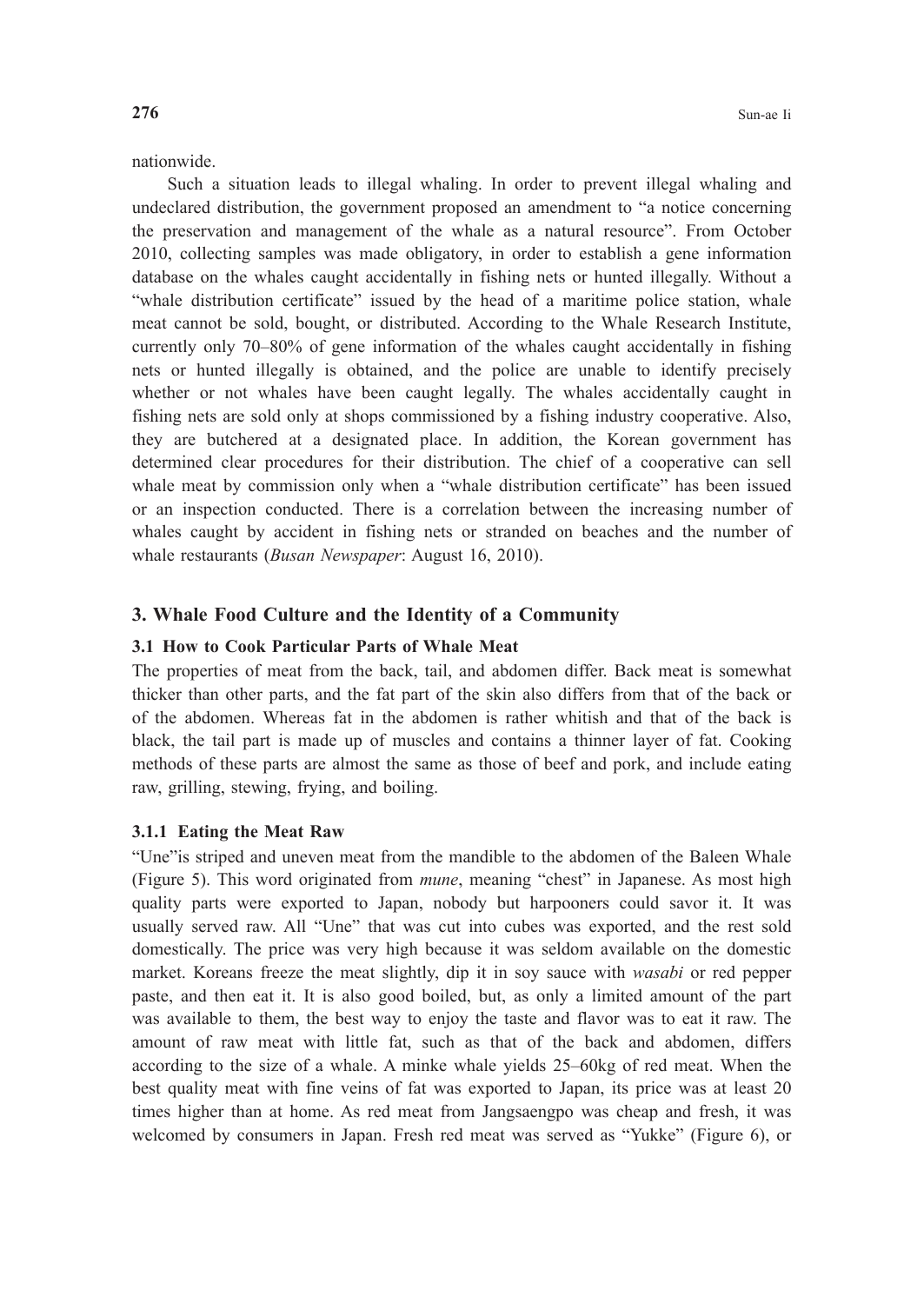

**Figure 5** Whale meats and sauces (raw meat, "une" meat (red pepper paste or soy sauce and wasabi), "suyuk" (pickled fish or salt), "obegi" (vinegar red pepper paste)



**Figure 6** Yukke (soybean paste or red pepper paste)

raw, or meat or eaten with red pepper paste.

 "Onomi" is red meat from the root part of the tail and fin, which has fine veins of fat. It is ranked the highest among several parts of meat. The amount of the meat depends on the size of the whale; a minke whale has about 10kg of Onomi. Whale meat with fine veins of fat is considered so delicious and savory that even sirloin or tender red beef is regarded as inferior to it. It was said that as it was of the highest grade, only the Emperor was able to relish it. The meat is produced in too small a quantity to be on the market.

 Like the meat of rays, Koreans ferment and eat the gum part of the baleen whales. However, because a minke whale is too small to yield much gum, they cut it into pieces and eat it raw. On the other hand, they enjoy eating the fermented or boiled gum part of larger species, such as blue whales. It is said that the raw heart of a whale tastes better than red meat. When many fin whales were hunted, the skin parts of the abdomen and chest were removed, cut into fine strips, and eaten raw. This is practiced only by Jangsaengpo villagers. When they obtain a whale, they also eat the raw skin part of the abdomen with vinegar mixed with either red pepper paste or *wasabi*, to bring out the taste and flavor.

#### **3.1.2 Boiling**

The parts of a whale other than fresh red meat, chest, tail meat, and gum are eaten boiled. These boiled parts are called "Suyuk" (mature meat). According to Mr. B, who runs a restaurant in Jangsaengpo specializing in whale dishes, all parts, including internal organs, skin, rib, tongue, lung, heart, and kidney, can be boiled to make mature meat (Figure 7). When making mature meat, these parts should not be separated from the skin, blood, or red meat, otherwise the value of mature meat may be lost. Eyeballs are simply boiled. Like beef, different whale meat parts differ in taste; it is said that there are 12 kinds of tastes among the parts. In Jangsaengpo, the liver of the minke whale is not eaten, because people believe that they will lose the skin on both their body and head if they do. But they eat dolphin liver. Mature meat is eaten with either pickled anchovies or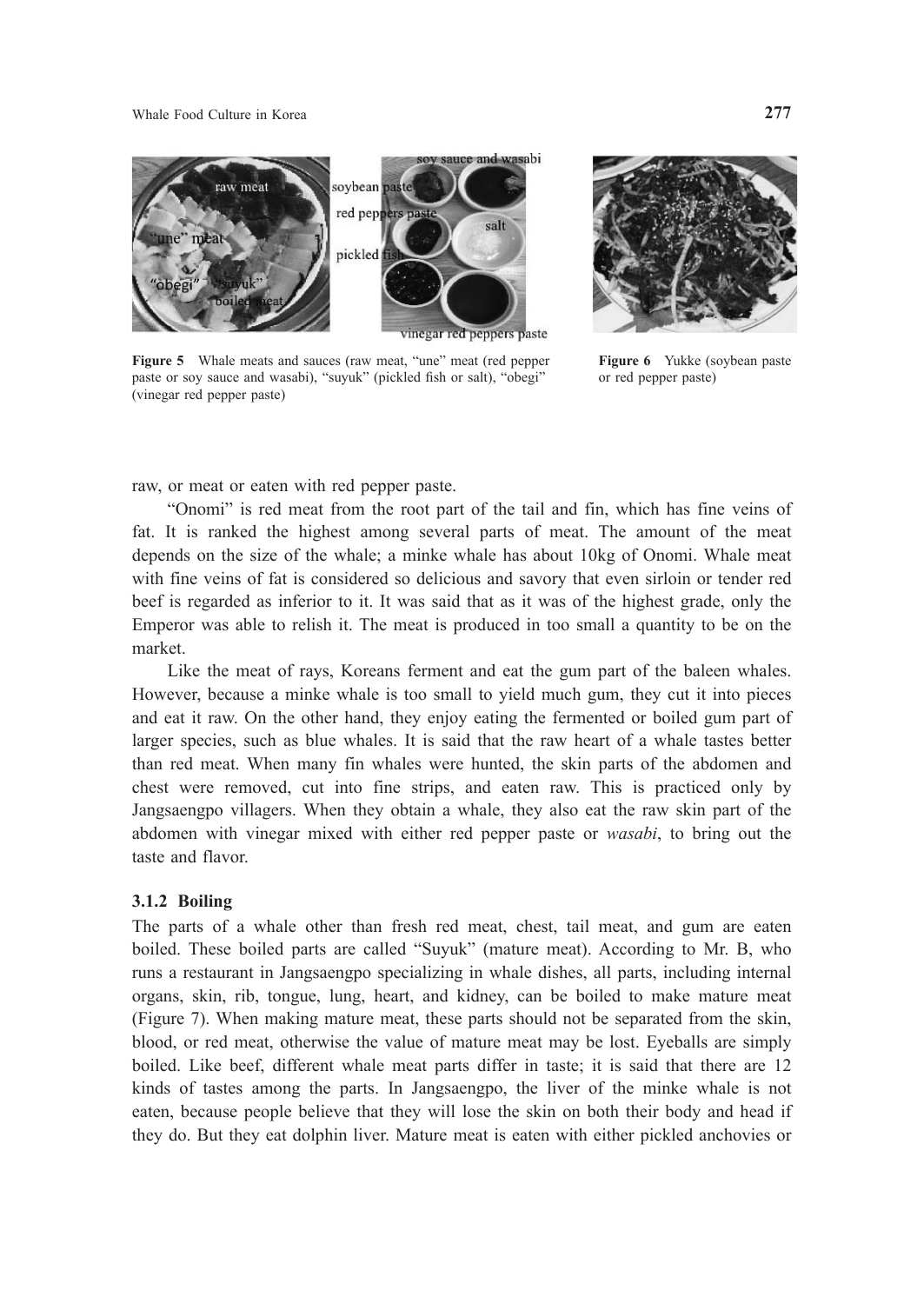

**Figure 7** Whale meat dishes: "suyuk" (left), "obegi" (center) and whale soup (right)

salt.

 The way whale meat is boiled differs from one family to another, because each has its own taste preferences. For instance, some families use salt as it is, whereas others use the salt for seasoning whale meat, which was skimmed off many times for several months to years. To skim salt leads to remove the bitter taste from it. It is difficult to adjust the boiling time of meat because its properties differ among the various parts. Boiling times for whale meat depend on the age, size and fleshiness of the whale. When a large volume of meat is boiled, it is simmered it for long time. So when boiling whale meat, attention must be paid to the kind of the meat being cooked.

 "Obegi" is salted tail and dorsal fin parts of a whale, which seem too hard for even a mouse to nibble (Figure 7). Formerly they were served on celebratory occasions and for funerals. However, because they are expensive and not readily available today, they have disappeared from such tables. Mr. S, a former harpooner, said "If the parts are salted, they will be edible even in a hundred years. When whaling flourished, a lot of minke whales were hunted. When we went to Eocheong Island to hunt minke whales, four or five bales of tails and dorsal fins were allocated to each seaman. So if I had salted and kept all of those tails and dorsal fins, I might have been very rich. Because of being salted, "Obegi" does not become rotten. Before eating, you slice and quickly boil it in hot water, then leave it in water in order to remove the saltiness. Then you can eat it with red pepper paste and vinegar. "Obegi" used to be so abundant and common that anyone was able to eat it. While you eat it, you gradually find the taste. Recently people enjoy "Obegi" cooked with vegetables and vinegar red pepper paste, garlic, etc. Jangsaengpo villagers used to eat boiled and cut skin parts from only the abdomen of fin whales. If you remove the skin of the abdomen from red meat, the meat was degraded. Thus, you had to be prepared for a loss in terms of business. When people could not catch fin whales, they stopped eating the parts."

#### **3.1.3 Frying**

Today's whale meat dishes include both traditional and recently created ones. Because fresh red meat contains enough fat, it tastes like beef ribs. Whale ribs are either fried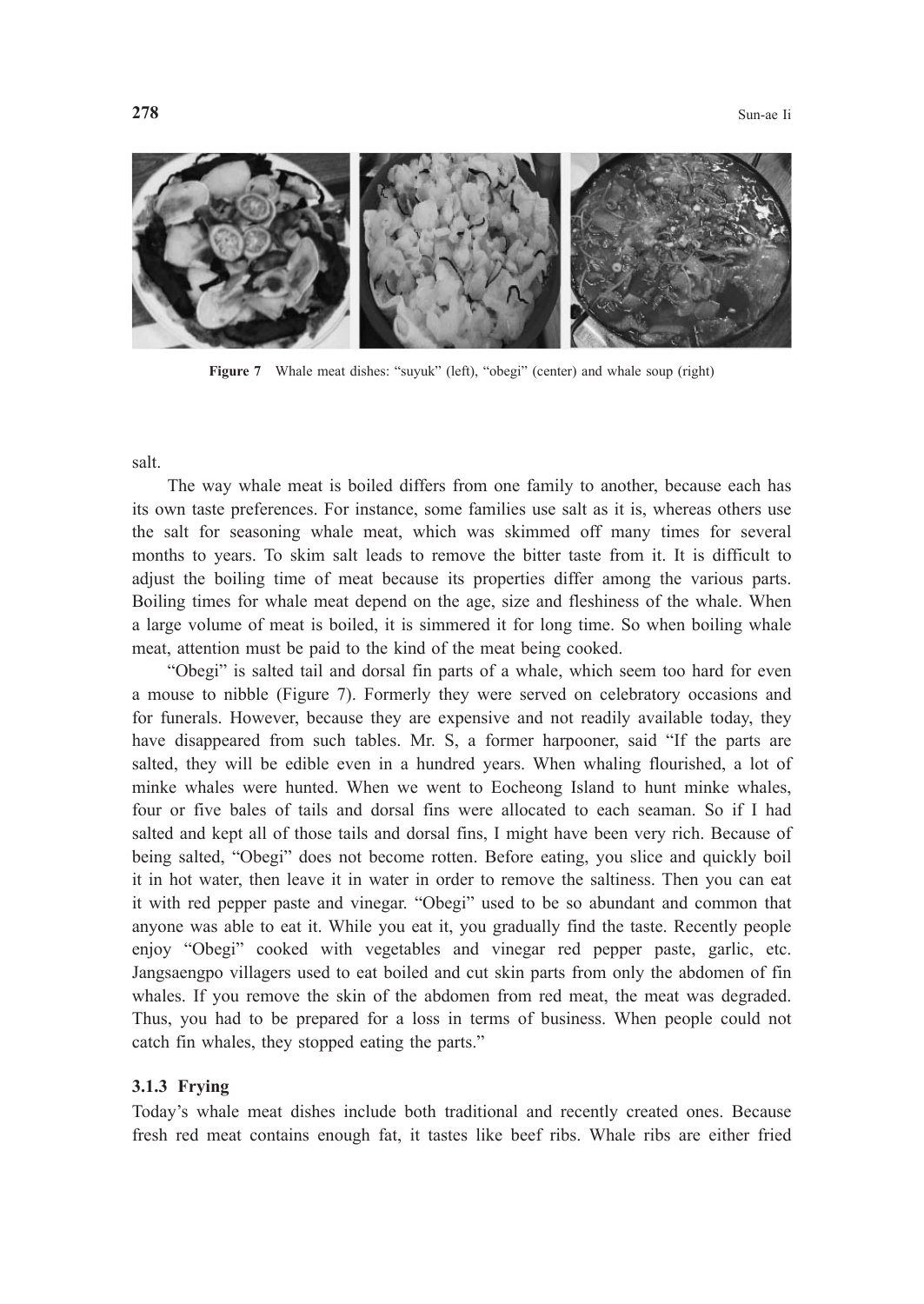with *kimchi* in a pan or grilled with salt. But if the meat is of good quality, only a few people eat it grilled. Fried whale meat mixed with various vegetables is just like fried pork or beef.

#### **3.1.4 Stewing**

Because most quality meat was exported to Japan, Jangsaengpo villagers would eat the remaining lower-quality meat, to which water and seasonings were added so that the quantity was increased, just like whale soup (Figure 7). It is cooked like beef soup, but whale soup contains less water and more ingredients than beef soup. When whaling was actively engaged in, the most popular whale meat dish among Jangsaengpo villagers was whale soup. It comprised 90% of all whale meat dishes. Because it is heavily seasoned, it requires no side dishes; people simply add rice to whale soup, and eat it. Usually it is cooked and kept in a stewpot, to be eaten whenever desired. When the softest portion of red meat and the skin is put in whale soup and stewed, the result is a delicious broth blended with fat. The dry radish leaves and soybean sprouts and radish are added.

# **3.1.5 Grilling**

Grilled whale meat means a dish of ribs grilled with the same seasonings as are added to grilled beef. Only ribs are used in this dish, which is expensive because the amount of ribs from a whale is limited.

 Another way of cooking the meat involves removing the fat from the skin. The skin is eaten as a "whale snack". After cutting the skin into 10–15cm pieces, the surface is scored 1cm apart to remove the fat. It is then boiled in a pot so that the fat floats to the surface and can be scooped up. What remains is "whale snacks" that are crisp, just like those made from roasted rice. It is said that nobody can imagine the flavor without tasting it.

# **3.2 Gap in Recognition of Whale Food Culture**

Along the southeast and southwest coasts of the Korean Peninsula, where whale butchering factories or whaling companies existed formerly, people like to eat whale meat. However, whale meat is not necessarily popular throughout the country, and its acceptance varies according to location and people's age. Because some fishermen believe that consuming whale meat brings bad luck, they refrain from eating it. During those days when people of Jangsaengpo engaged in whaling, whale meat was the most accessible food. Most villagers hardly ate raw fish, though it was a fishing village, and at the same time they could not afford to buy beef or pork. Even those villagers who had nothing to do with whaling could obtain some whale meat, because whaling companies gave some to its employees, who always shared it with their neighbors and relatives in the village. Thus when a whale was hunted, villagers were able to eat whale meat without buying it. Because people were poor in those days, the whale meat was very important as food for almost all households, except a few rich families. They mostly stewed it and ate it as mature meat. When they ate raw red meat, they seasoned it with fermented soybean paste with pepper. On celebratory occasions, like a wedding, whale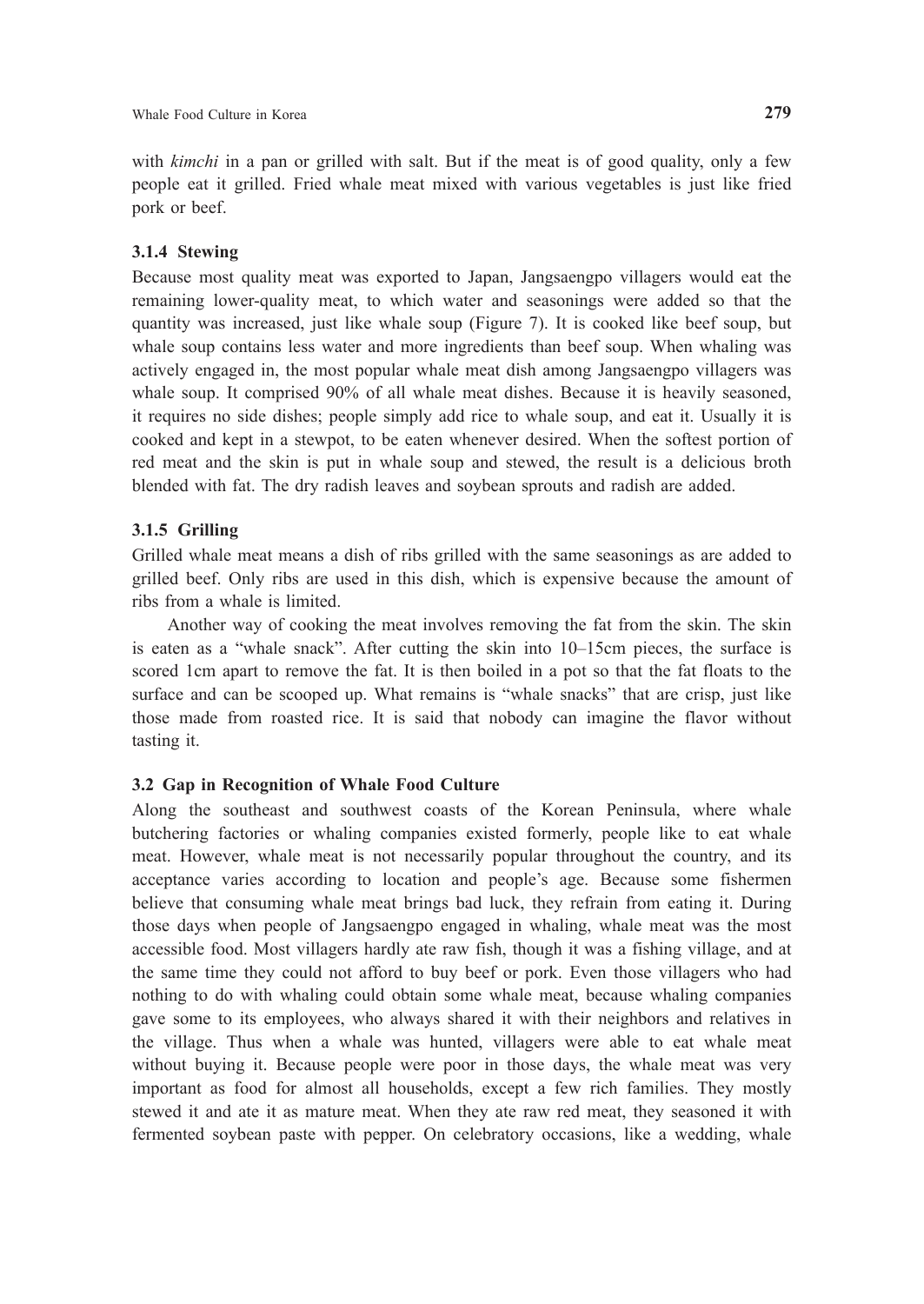meat soup and "Obegi" were always served. Children chewed whale meat as if it were chewing gum, and when abundant it was given to dogs.

 Because Jangsaengpo was a whaling base, villagers could always eat fresh whale meat. In contrast, it was difficult for people not from the village to eat it fresh before refrigeration became available. For example, in Busan and Pohang, which were far from Jangsaengpo, they think that the old-fashioned taste is the most delicious. Thus visitors to Jangsaengpo from other areas who eat whale meat often suspect that the meat might have been treated with chemicals, because it did not give off a smell peculiar to excessively-matured meat. On the other hand, Jangsaengpo villagers are proud that they are the only people who know the taste of really fresh and high quality whale meat.

 Those who became harpooners after World War II believe that whale meat is very safe to consume because it is free of bacteria. And if it carries bacteria, they aver it would have been contaminated through the processes of distribution, preservation, or food preparation. They have never suffered any ill effects from eating whale meat. They say that "whale meat is more expensive than beef, but free of parasites. Beef is not comparable to whale meat in terms of nutrition and safety, so we don't think the whale meat is too expensive." However, whale meat contains no parasites and is delicious. Because a whale's temperature is higher than that of humans, at around 40 degrees, whales possess germicidal properties. Therefore, in consuming whale meat one does not have to worry about parasites.

 During Japanese colonial times, eating whale meat instead of beef was encouraged, and people were told that there was no risk of whale meat being contaminated with parasites. People were taught how to make sashimi from whale meat; "Beef and fish can be eaten raw, but are sometimes contaminated with parasites. Thus, they are unsafe. Fresh whale meat should cut into pieces of 3–4cm. After soaking in hot water briefly, the pieces should be put into cold water with ice to make them cool. Then, they should be drained and served raw as sashimi, but people should not forget to sprinkle plenty of pepper" (*Chosun Newspaper* December 28, 1937).

 Jangsaengpo villagers say that people in Ulsan who have kept on eating whale meat will continue to eat it regularly, regardless of cost. When they engaged in whaling in the West Sea, they had to carry the whales caught all the way to Ulsan. Thus, a chief in charge of butchering a whale was aboard the whaling ship in order to butcher and refrigerate whales soon after they had been killed. It is said that if you cook such meat from the whales, you can find and savor different tastes of 12 kinds of whale meat. A person said, "the best tasting dish on the ship is that of whale meat grilled on an iron plate on a stove after being soaked in soy sauce with pepper and mashed garlic. Cooked whale meat gives off peculiar smell, like something rotten, to a person who eats it for the first time, so it is not easy for him or her to put it into the mouth. When you get used to it, you cannot stop seeking for the taste of the whale meat, even if nobody recommends it. Such is the taste of whale meat." The person continued, saying, "When reporters visited me to cover whale meat, I seasoned whale meat with soy sauce and grilled it on a stove, then I offered it to them. But as they hated the peculiar smell of the meat, they did not attempt to eat it. But one of them might have tried it the next day, so several days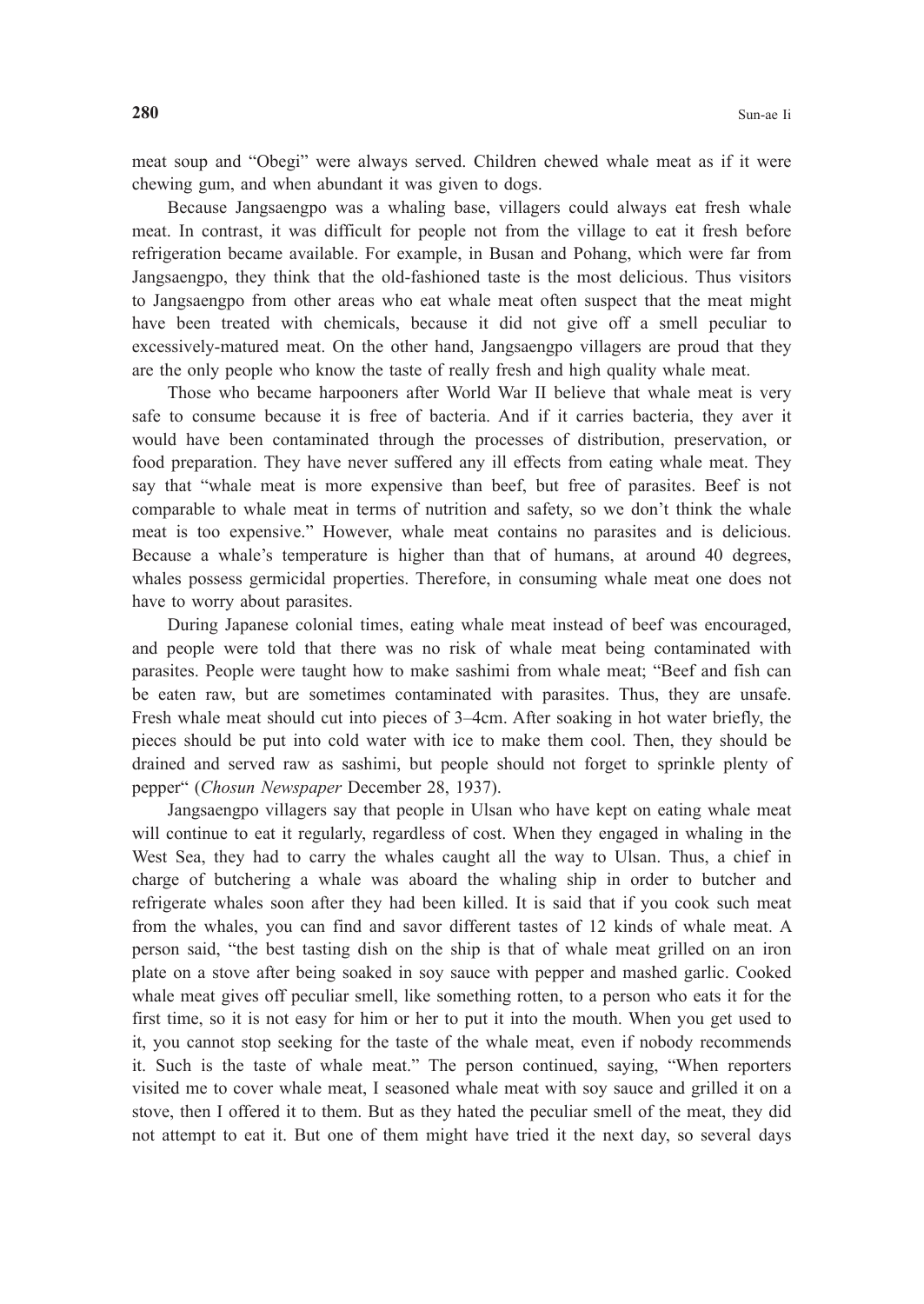later all of them came wanting to eat it."

 Generally it is thought that not many people are willing to eat whale meat, because it costs more than beef. However, people who have tasted whale meat are willing to buy, no matter how much it costs. The taste of whale meat is so fine to them that they do not hesitate to spare money for it. The reason why whale meat is often compared with beef is that high quality whale meat tastes as delicious as sirloin. Because whale meat is marbled with fine veins of fat, like beef, there was a rumor that beef stores sold whale meat as beef to unsuspecting customers. With their good knowledge of whale meat, Jangsaengpo villagers can distinguish whale meat from beef. In those days when whaling took place, they would eat such fresh whale meat that would "melt in the mouth", and they say that whale meat dishes at that time were far more delicious than those of today. Mr. S says, "I brought red whale meat from my parents' home to my dormitory in Seoul, and treated more than ten friends with it. I cooked it the same way as beef soup. They believed that it was beef soup. It was not easy for me to persuade them that it was whale soup." In Jangsaengpo they cannot stop talking about how delicious fresh and high quality whale meat was. Today, however, since only whales caught accidentally in fishing nets are allowed to be consumed, freshness and quality have inevitably declined.

# **4. Regional Identity against Western-centric**

Many villagers still dream of the days when whaling prospered in Jangsaengpo. If whales return to Jangsaengpo together with whaling businesses, they believe that those good old days may return. Mr. J, a former captain of a whaling ship, says, "When we had several whaling ships in Jangsaengpo, our village was wealthy and always bright with lights. When we visited Ulsan, people in the city envied us when they learned that we were from Jangsaengpo. Jangsaengpo flourished so much that it was said that those who drank at big wine bars late into night were all from Jangsaengpo." Their memories of the past sustain their pride in their village. When the whaling businesses ran well its population was greater, and since many villagers engaged in whaling the village was wealthy. But after the ban on the commercial whaling, most people moved out to Ulsan. Although the remaining villagers have suffered from the economic recession, they believe they will recover the prosperity of the past. Thus, the villagers firmly expect to resume the whaling business. Because the number of whales seen near the coast has increased rapidly since the whaling ban, several Jangsaengpo villagers insist on the resumption of whaling. Once they restart the whaling, they think that whale meat should be made available to them at lower cost. Mr. C, a broker, said: "Because whaling is not taking place now, whale meat is very expensive. Even people who want to eat the meat cannot do so. In particular, the number of minke whales has increased greatly. While we hunted fin whales, we have not hunted many minke whales for the past 60 years. As we stopped whaling in 1985, there must have been a greater number of minke whales. Once whaling is resumed, those who eat whale meat now will be able to eat it more."

 On the other hand, several villagers doubt that whaling will lead to a revival of prosperity for Jangsaengpo . However, even if whaling resumes the villagers worry about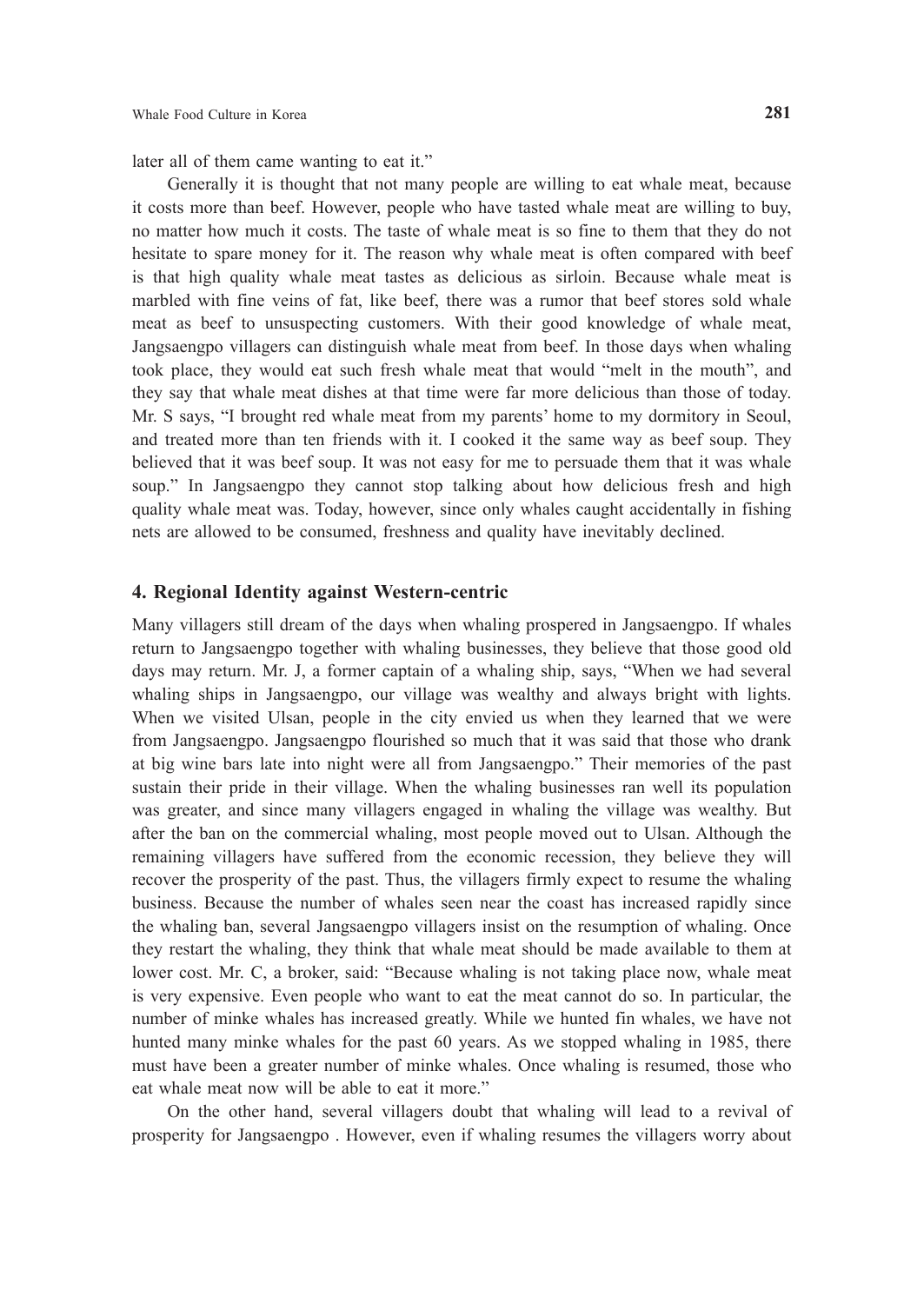the present situation in which none of the younger generation has experienced whaling. Whaling starts with making a search for a whale. Thus, those who have good eyesight can become seamen on a whaling ship. Because 26 years have passed since whaling stopped there is nobody living in Jangsaengpo now who has the ability to find a whale. Even if whaling resumes, there is a suspicion that there may not be enough market demand for whale meat. Mr. Y, former captain of a whaling ship, says: "Beef is eaten everywhere in the country, whereas whale meat is consumed only in limited areas, so the market of whale meat is small. While whaling took place, Busan was the main place for consuming whale meat, but such a market has already shrunk. Without Japan as the partner to which whale meat can be exported, it may be difficult for Korean whalers to secure a market. If whale meat is not consumed, it may be hard for them to own a whaling ship and to distribute whale meat to other local people". Mr. P, a former harpooner, points out that: "In the past when we exported whale meat to Japan, we kept the price of the meat high and thus, secured a high income. If we restart the whaling only with the domestic market as the single sale target, it is not certain that the whaling would produce any profit."

 In today's Jangsaengpo, there are more restaurants and shops selling whale meat than when whaling was actively engaged in. Brokers from Jangsaengpo sell almost all whales accidentally caught in the West Sea by commission. Although Jangsaengpo is famous throughout the country as the production and consumption center of whale meat, it does not share information with other areas concerning the expansion of sales and consumption. Moreover, without exchanges of opinions among the villagers themselves, they would encounter only serious confrontation between pro-whaling and anti-whaling groups.

 Whales are surely living things that swim in the vast ocean, but also they are cultural symbol that enrich cultures. In the future, the history and culture concerning whales should be reviewed and shared among all the villagers. Mr. H, a native of Jangsaengpo, is very fond of whale meat and even now eats it once a month. But he is against whaling. He thinks that if a whale festival is resumed, Jangsaengpo may become active again, which, however, might be nothing but a temporary phenomenon. Thus, he argues that what is more important is not the issue of resumption of whaling, but conserving culture related to the whale. Jangsaengpo and Ulsan have been centers where culture related to the whale has existed since ancient times. Whale cultures are connected with economic revitalization and local identity. What should be considered now is how all the people in the area create and share their culture related to the whale, and how such efforts eventually make their life more affluent. In order to recover the vitality of Jangsaengpo, which was lost owing to the whaling moratorium, priority should be given to efforts to revive the identity of the local community through cultural revitalization over those to resume whaling. It requires restructuring of a future as opposed to the simple recovery of the number of the whaling that has disappeared, and also recovery from the situation of a socially disintegrated hometown. If efforts in this direction bear fruit, the historical and cultural identity of Jangsaengpo will become attractive among future generations, who would continue restructuring the history of whales in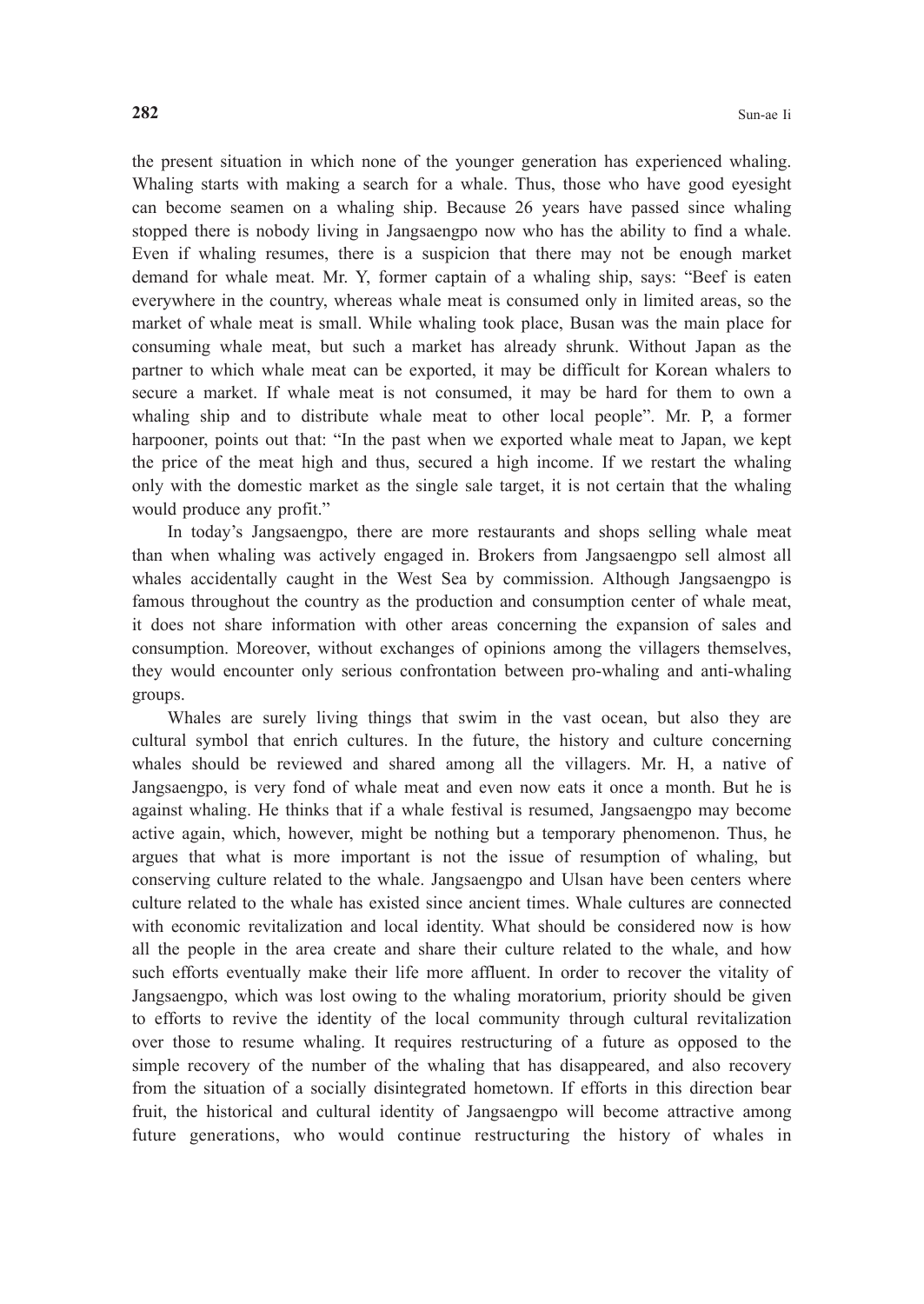Jangsaengpo in a more meaningful way. What is most significant is that such "whale culture" should be pursued by young people who can have with a feeling for it and who are willing to develop and share it. If whale food culture is not shared by the young, especially teenagers and those in the twenties, it would be a dead culture.

# **5. Conclusion**

As has been described in this paper, Korea's whale food culture, centering in the Ulsan area, is based on historical factors, and today it is regarded as a source of the local identity to integrate people and their cultural resource. After the ban on whaling, local people confronted a situation where the whale food culture supporting their identity has faded owing to the influences of the Western-centric ideas that view culture only in the context of "barbarism versus civilization". While sustaining whale food culture by using whales accidentally caught in fishing nets, they are eagerly pursuing effective measures to overcome the period of "*gore* = whale" that is taking place again. Under such circumstances, what whale food culture they should create is a problem for future study.

# **References**

Akimichi, Tomoya and Nobuhiro Kishigami (eds.)

 2002 *Funsō no umi* (*The Sea of the Dispute: Anthropology of the Marine Resources Management*), Kyoto: Jimbun Shoin (in Japanese).

*Busan Newspaper*

2010 August 16 (in Korean).

*Chosun Newspaper*

1937 December 28 (in Korean).

Compilation Committee South Korea national history

1982 *Yeongjosillok* (*The Annals of Yeongjo*), Seoul: Tamgudang Press (in Korean).

*Gyeonghyang Newspaper*

1985 April 25 (in Korean).

Hur, Young-ran

 2010 *Goreabada Ulsan Pogyeonge Jangsaengpo* (*Ulsan of the Whale Sea, Jangsaengpo of the Port of Whales*), Ulsan: Nam-gu Agency (in Korean).

Ii, Sun-ae

- 2006 *Chiiki bunka no seisei katei: kujira tono kakawari wo tōshite* (The Generation Process of Local Culture: By Relations with Whale). *Bulletin of Miyazaki Municipal University Faculty of Humanities* 14(1): 35–52 (in Japanese).
- 2007 *Kujira to kakawaru Kankoku chiiki bunka: Ulsanshi Jangsaengpo chōsa jirei wo chūshin ni* (The Whale in South Korean Regional Cultures: A Case Study of Jangsaengpo in Ulsan City). *Rikkyo Institute of Japanese Studies Annual Report* 6: 121–142 (in Japanese).